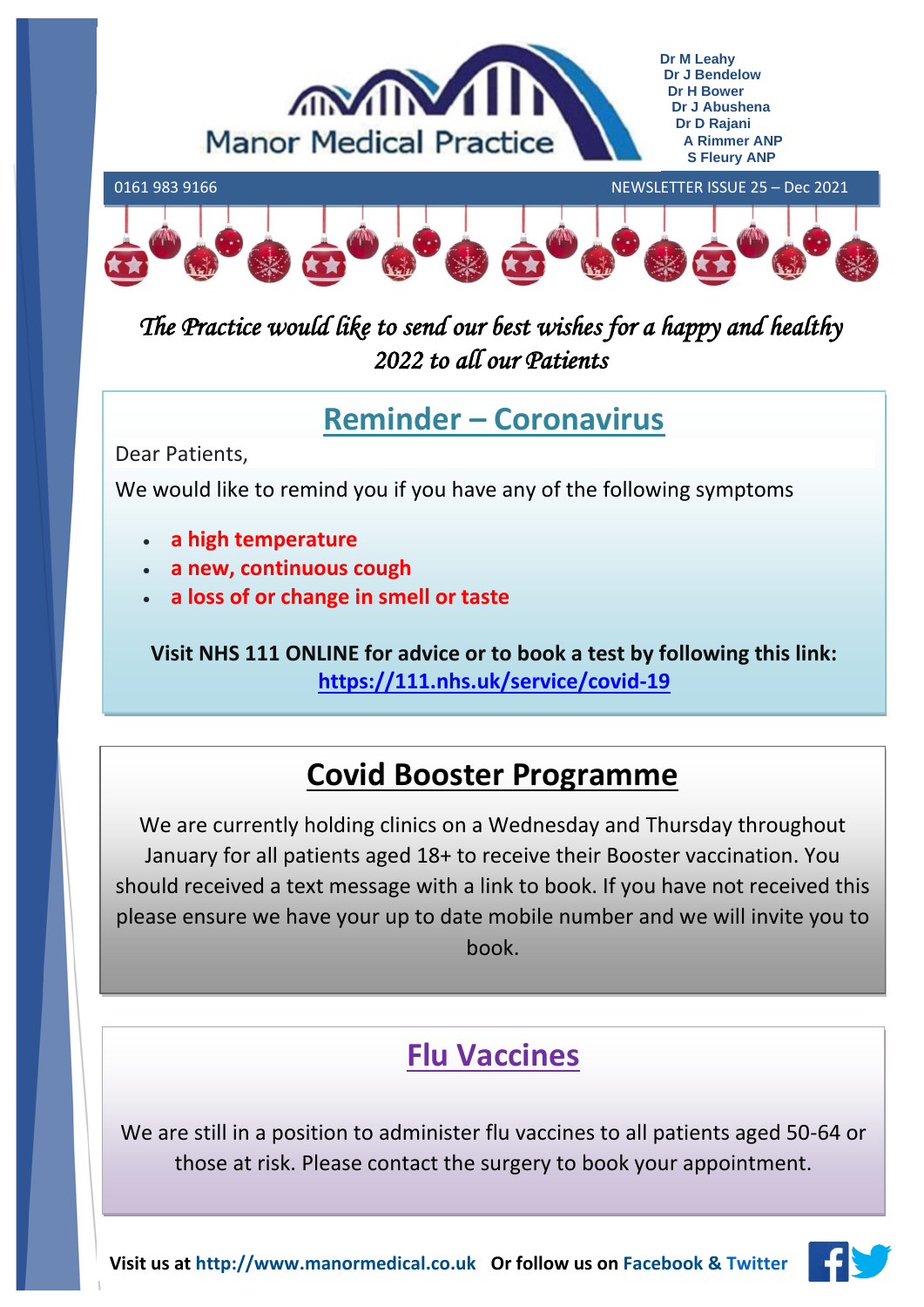

0161 983 9166 NEWSLETTER ISSUE 25 – DEC 2021 

**Dr M Leahy Dr J Bendelow Dr H Bower Dr J Abushena Dr D Rajani A Rimmer ANP S Fleury ANP**

# **FEELING LOW?**

The festive period can be a difficult time. If you feel low, stressed, anxious or just need someone to talk to, the Samaritans offer a free, confidential listening service for people 24 hours a day, 365 days a year. Talk at a time to suit you, in your own way, and off the record – about whatever's getting to you. **Call 116 123 for FREE OR visit [www.samaritans.org](http://www.samaritans.org/)**

Alternatively, there are a number of organisations, listed below, who can offer help & support around your mental health & wellbeing



Stockport Council also has a dedicated coronavirus helpline where additional emergency support can be discussed.

This can be accessed by calling 0161 217 6046 and is available:

- 9am 5.00pm Monday to Thursday
- 9am 4.30pm Friday

If you are struggling to feed yourself or your family over Christmas please contact

Stockport Foodbank for a voucher on 07483 115 349 or foodbank@stockportfoodbank.org.uk

Monday – Friday 9am -5pm

There are 7 centres open in Stockport, 6 days a week. Located in Offerton, Hazel Grove, Bredbury, Cheadle, Cheadle Heath, Heaton Norris & Reddish.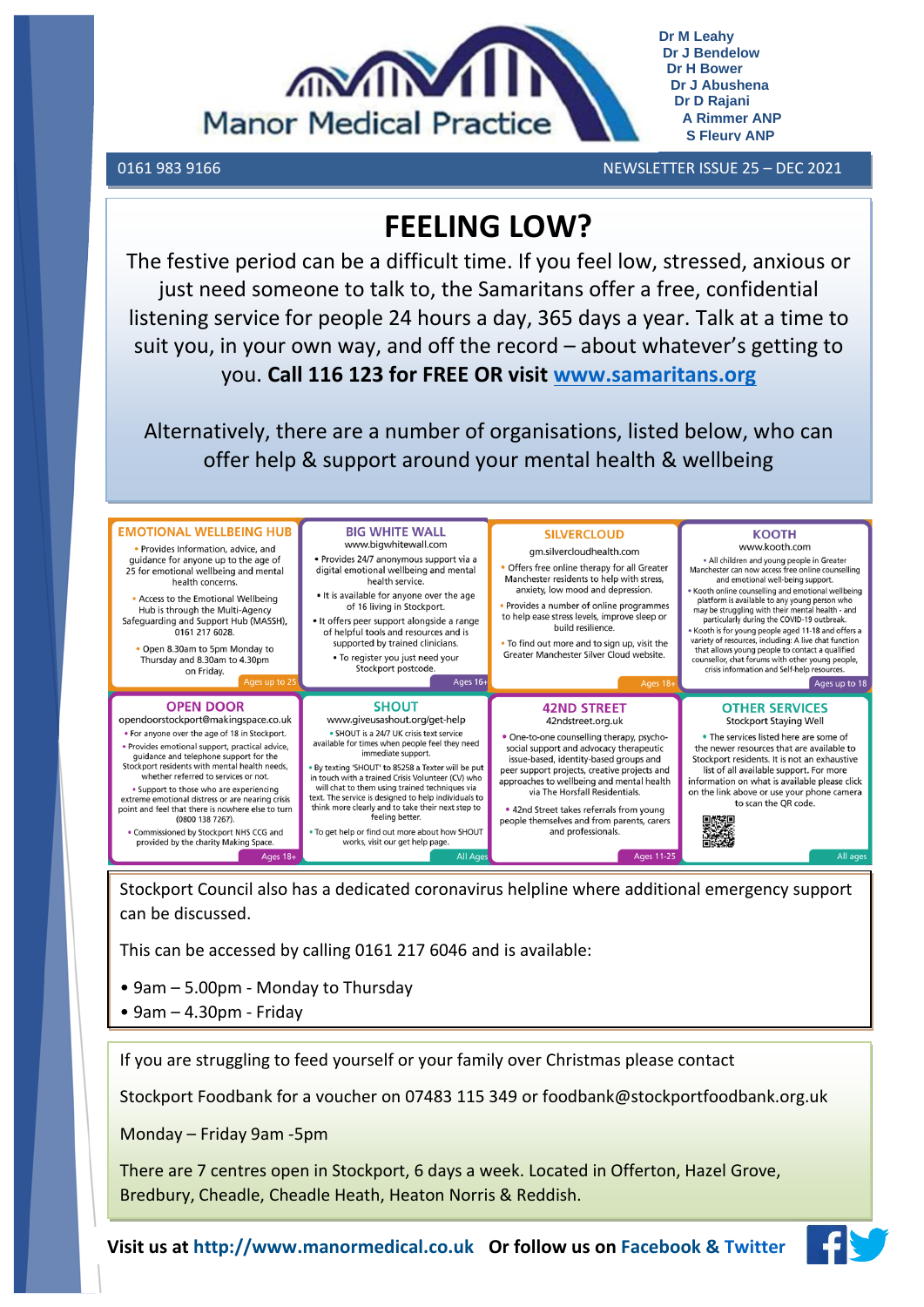

**Dr M Leahy Dr J Bendelow Dr H Bower Dr J Abushena Dr D Rajani A Rimmer ANP S Fleury ANP**

#### 0161 983 9166 NEWSLETTER ISSUE 25 – DEC 2021

**Christmas Opening Hours**



**Hillgate Surgery** will close at 1pm on Friday 24<sup>th</sup> December and will reopen at 8.00am on Wednesday 29<sup>th</sup> December.

**Offerton Health Centre** will close at 6pm on Friday 24<sup>th</sup> December and will reopen at 8:00am on Wednesday 29<sup>th</sup> December.

#### **New Year Opening Hours**

**Hillgate Surgery** will close at 6pm on Friday 31<sup>st</sup> December and will reopen at 8:00am on Tuesday 4<sup>th</sup> January.

**Offerton Health Centre** will close at 1pm on Friday 31<sup>st</sup> December and will reopen at 8:00am on Tuesday 4<sup>th</sup> January.

If you need medical assistance whilst we are closed please call the practice number and you will be diverted to NHS 111. Alternatively, you can dial 111 or go online to 111.nhs.uk where you have access to urgent medical advice.

#### **PLEASE ONLY GO TO A&E IF YOU HAVE AN ACCIDENT OR SERIOUS / LIFE-THREATENING CONDITION**

**In a genuine, life-threatening emergency you should call 999. Chest pains and / or shortness of breath constitute an emergency. Call 999 when someone is seriously ill or injured and their life is at risk.**



### **Local Pharmacy Christmas and New Year Opening Times**

|                             | Sat 25 <sup>th</sup> Dec<br>(Christmas<br>Day) | Mon 27 <sup>th</sup> Dec<br>(Bank Hol) | Tues 28 <sup>th</sup> Dec<br>(Bank Hol) | Mon 3rd Jan<br>(Bank Hol) |
|-----------------------------|------------------------------------------------|----------------------------------------|-----------------------------------------|---------------------------|
| <b>Hillgate Pharmacy</b>    | Closed                                         | Closed                                 | Closed                                  | Closed                    |
| <b>Well Hillgate</b>        | Closed                                         | Closed                                 | Closed                                  | Closed                    |
| <b>Well Hall Street</b>     | Closed                                         | Closed                                 | Closed                                  | Closed                    |
| <b>Offerton Pharmacy</b>    | 10am-2pm                                       | 10am-2pm                               | 10am-2pm                                | 10am-2pm                  |
| Lloyds inside Sainsburys    | Closed                                         | 10am-4pm                               | 10am-4pm                                | 10am-4pm                  |
| <b>Lloyds Cheadle</b>       | Closed                                         | 10am-4pm                               | 10am-4pm                                | 10am-4pm                  |
| <b>Heald Green Pharmacy</b> | $4pm-8pm$                                      | $8am - 6pm$                            | $8am - 6pm$                             | $8am - 6pm$               |
| <b>Scorah Chemists</b>      | $12pm - 4pm$                                   | Closed                                 | Closed                                  | <b>Closed</b>             |
| <b>Boots Merseyway</b>      | Closed                                         | $10am - 5pm$                           | $10am - 4.30pm$                         | $10.30$ am $- 4.30$ pm    |
| <b>Asda Pharmacy</b>        | Closed                                         | $10am - 4pm$                           | $10am - 4pm$                            | $10am - 4pm$              |